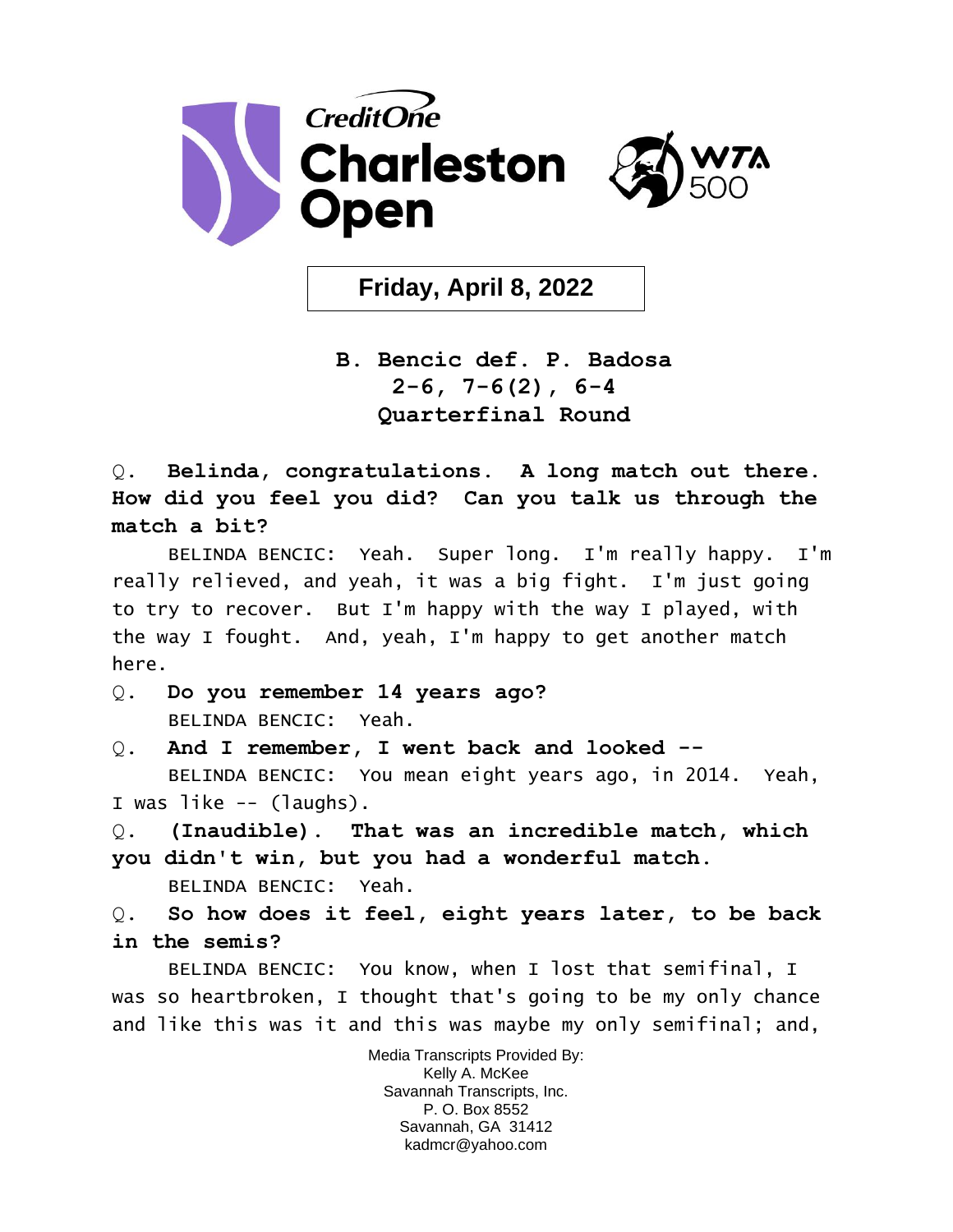

I mean, like my team and other people, they were telling me, no, like this is just the start. You will play more semifinals and more tournaments. So I feel like this kicked off completely my career. And it was really -- I mean, I still remember the moment. So I hope to do better the next semifinal. I remember I lost and I just went to the clubhouse, and they had like cookies, and I just took a cookie and put Nutella on it and just ate the cookie. That's what we do when we lose.

Q. **You were only 17.** 

BELINDA BENCIC: Right. Yes.

Q. **Was it a slow start for you today or did you change something midway through the second set that led to more success for you this afternoon?** 

BELINDA BENCIC: No. I felt like it was a slow start. I felt like my game was not really there; and it felt frustrating, because I knew what I had to do. I was missing. My balls were just like sometimes out like this, out like this. And she was playing, obviously, good. I was struggling with my serve with the wind. And, yeah, I was just trying to put my game together and just to make it tough for her and kind of, I don't know, hang in there on my service games and then just wait for a chance. But, yeah, I mean, it was really a slow start, but I'm happy I kind of started to play better after.

Q. **Belinda, congratulations. You made the semis in Miami, and you played some really good tennis. I know the conditions are different, but do you feel like something has been clicking the last few weeks in your game?**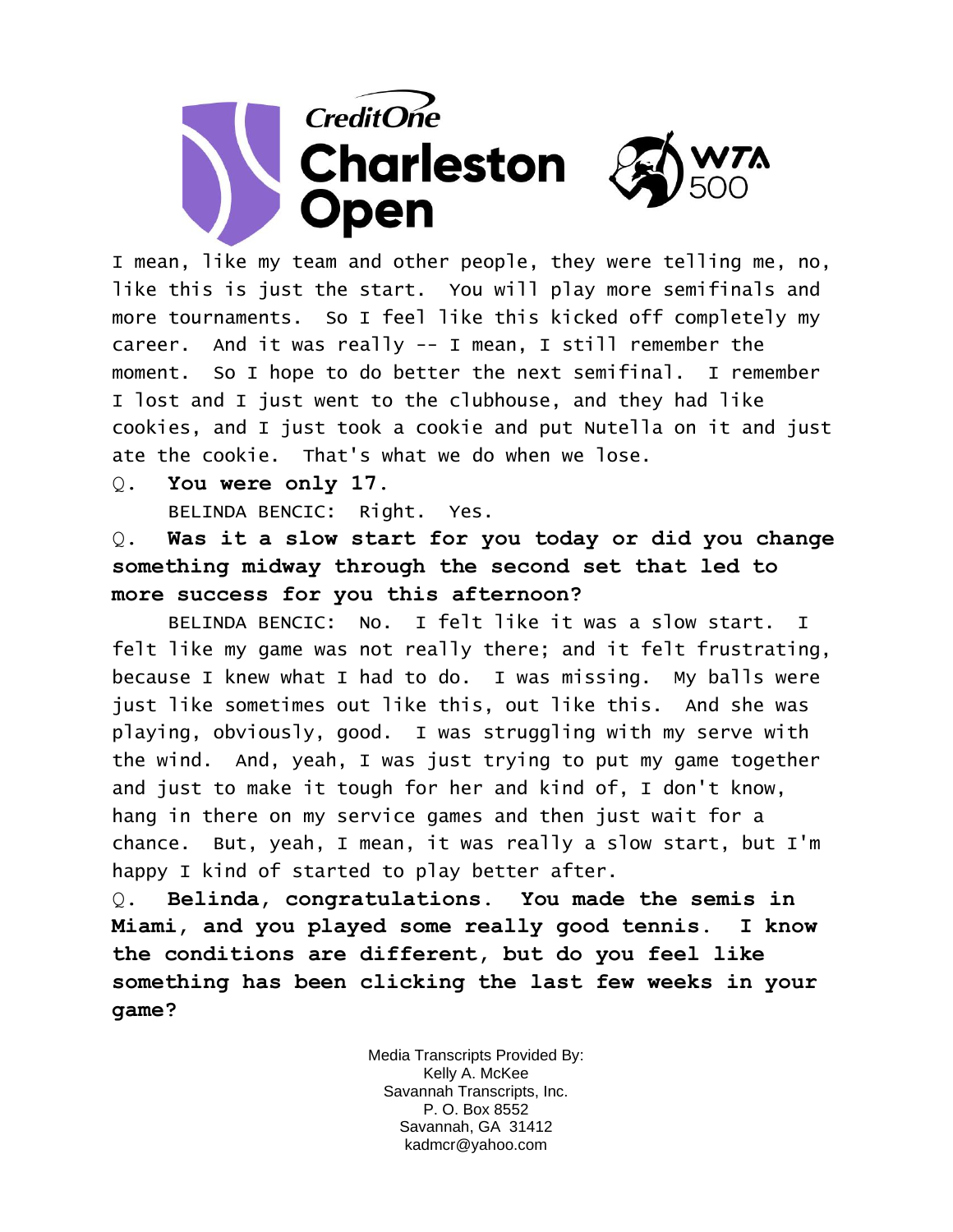

BELINDA BENCIC: Yes. I'm really happy that it's going well. I feel like my game is back again. I'm doing well in practice. I'm starting to do well in matches again. I mean, what's been clicking is, for sure, you know, since Indian Wells, I can really like practice more. I talked about before I was not able to -- I was not fit. I was just not able to breathe. I was not able to practice more than two hours, an easy practice. So I was struggling a lot with my fitness; and I mean, I had COVID before, so it was COVID related. But I'm happy that I'm back, and, yeah, also the tennis. You need matches. You need to play first well in practice, and you need to kind of transition into matches, and you need to start winning matches, and I'm happy it's kind of clicking and I got it rolling again.

## Q. **Belinda, you've had a little time since the Olympics. Where do you feel like the gold medal fits into your career?**

BELINDA BENCIC: Definitely on the top of my list of achievements. I mean, for me it's a dream coming true, and it's something that I've worked on, you know, winning something really big. And I always say, you know, like if I would finish my career, I feel like my career was successful, and like all the work I put into it paid off because like this was, you know, the achievement. So, for me, I think it's always going to be the biggest thing for me. Doesn't matter what more would come. Q. **Now you're into the business end of this week in Charleston. How have you been enjoying the city? Have**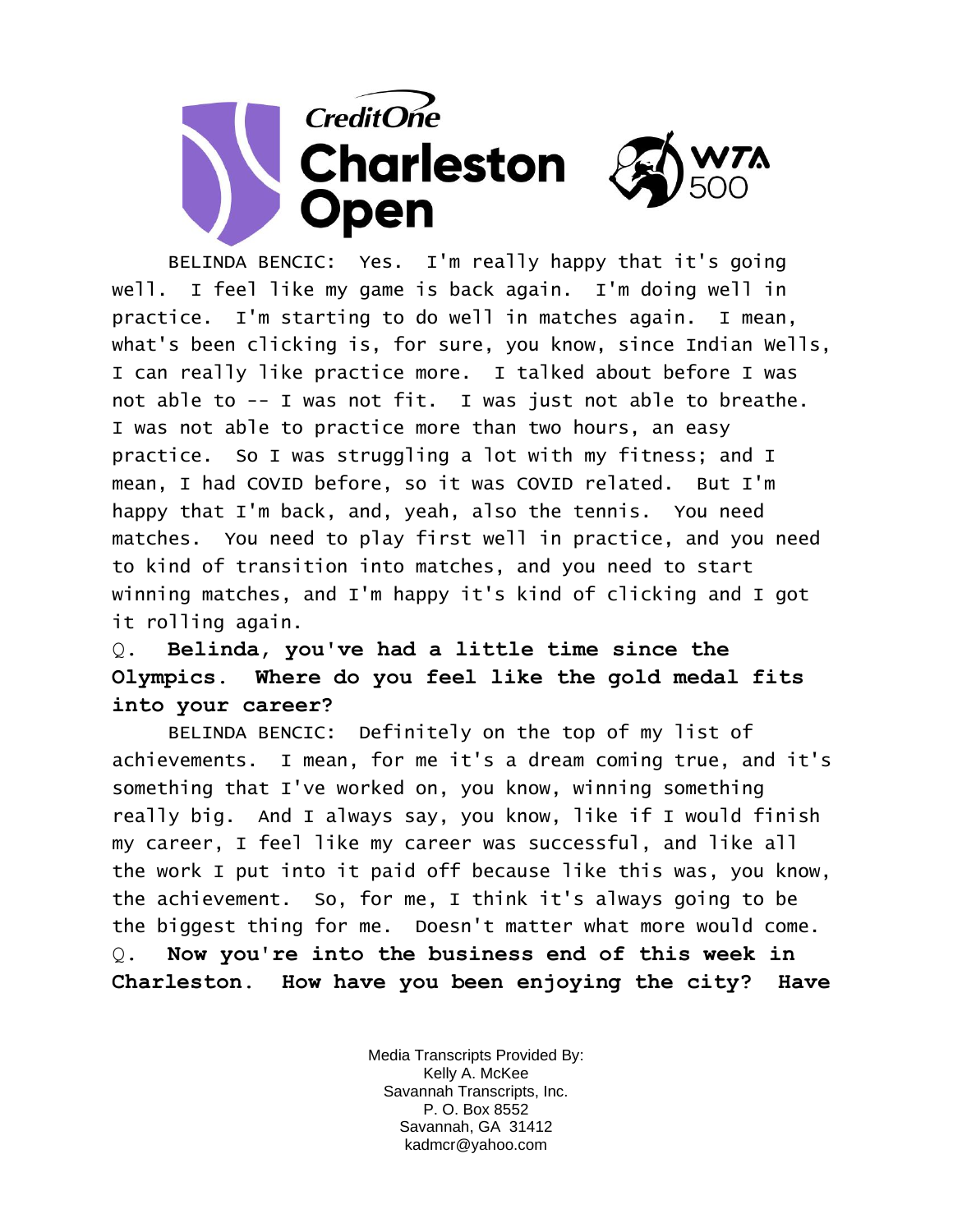

## **you had any time to do anything fun, other than play tennis?**

BELINDA BENCIC: No. I mean, a little bit at the start of the tournament, but I mean, yesterday we came here at 9:00 and we came back to the hotel at 10:00. So I'm having long working days here. I'm enjoying the site, though. So I hope -- I mean, it's always a good sign; if you keep winning, you're on site more. If you lose, you have maybe a day or two after the tournament to enjoy the city. But I mean, I love the hotel. It's really nice. And, yeah, I just hope, maybe, because I'm playing doubles later again, so today will not be the day, but maybe tomorrow I can enjoy a little bit more.

Q. **On Tennis Channel Steve Weissman asked you what part of your game you felt had improved since 2014. You said your serve. But what do you think about sort of the mental side or how much you have matured? What would you say the biggest changes since that run eight years ago here?** 

BELINDA BENCIC: For sure, yeah. I think mostly the experience, because I feel like I've always been mentally strong, like in matches, in close matches. Of course, it happens sometimes that you lose a match out of match points, and you just, I don't know, do a double fault at the most important points. But I feel like I've always, like enjoyed the tough moments and the pressure moments and like won a lot of tiebreaks. So I'm happy with this. But, yeah, I think the experience, of course, helps when you're playing especially now younger players, and like in my first round, my opponent had to